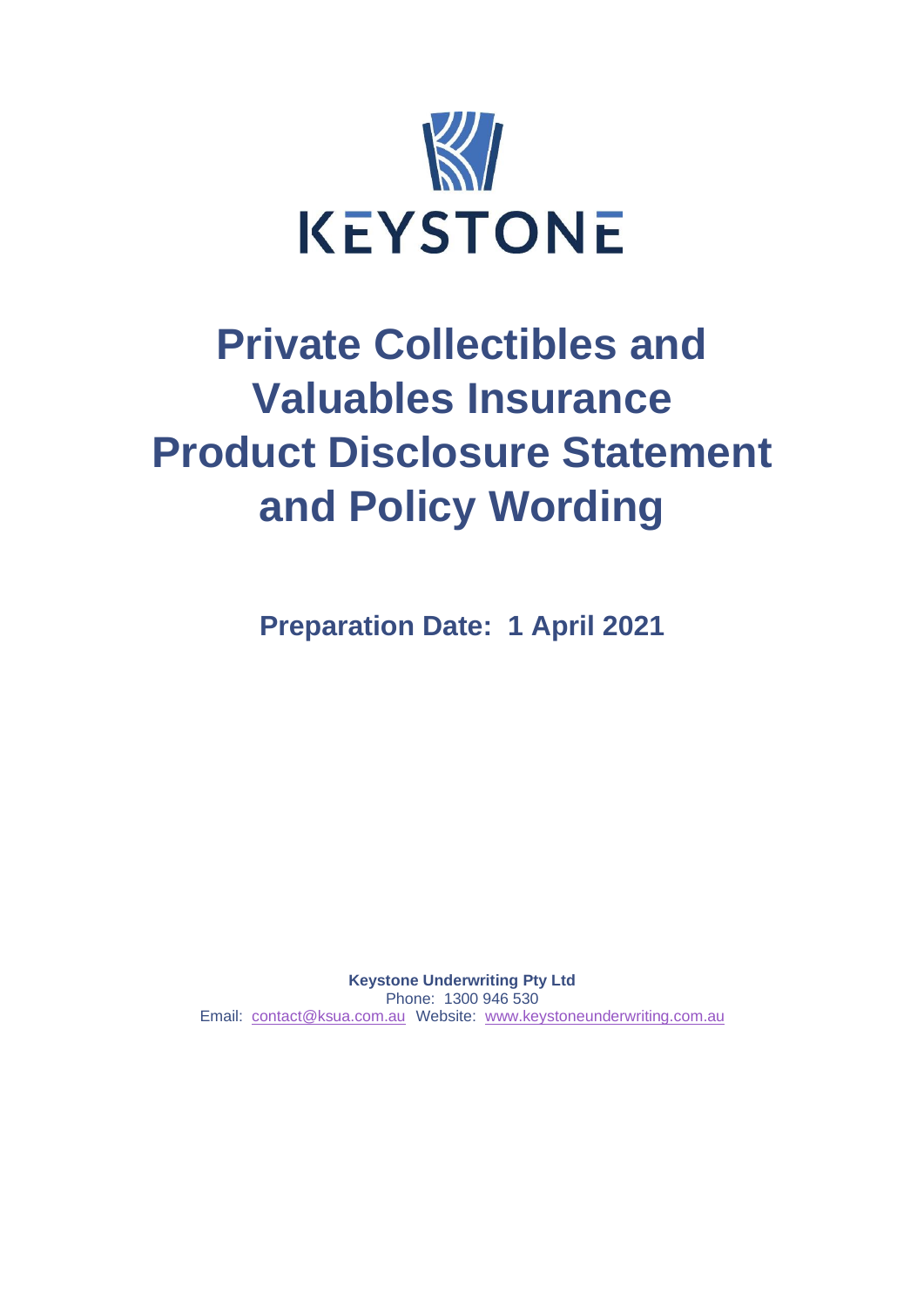

**This Product Disclosure Statement (PDS) contains two parts:**

- **Important Information – contains general information about the Private Collectibles and Valuables Insurance Policy; and**
- **The Private Collectibles and Valuables Insurance – contains terms and conditions of the insurance policy.**

**Please read this PDS before applying for insurance.**

**If Keystone accepts your application for insurance, you will receive a Schedule that sets out details of the insurance you have taken out.**

**If you need more information about this PDS or your policy, please contact your insurance adviser.**

# **Table of Contents**

| 1.             |  |
|----------------|--|
| 2.             |  |
| 3.             |  |
| 4.             |  |
| 5.             |  |
| 6.             |  |
| 7 <sub>1</sub> |  |
| 8.             |  |
| 9.             |  |
| 10.            |  |
| 11.            |  |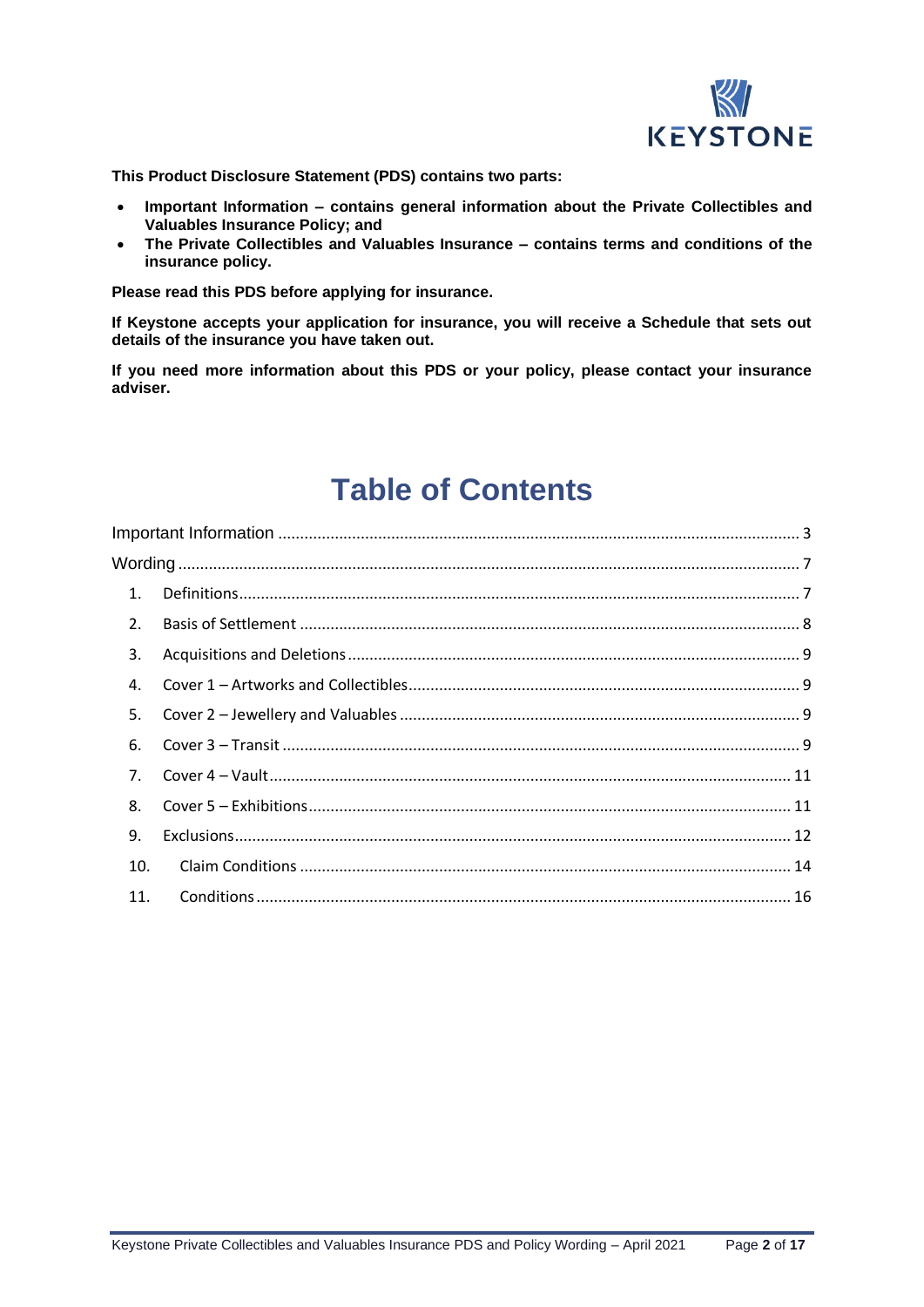

# **Important Information**

<span id="page-2-0"></span>This Policy is issued by:

Keystone Underwriting Pty Ltd ABN 78 601 944 764 (Keystone)

Keystone Underwriting Pty Ltd is a Corporate Authorised Representative (No. 000468712) of:

Keystone Underwriting Australia Pty Ltd ABN 59 634 715 674 AFS License No: 518244

#### **Who is the Insurer?**

Certain Underwriters at Lloyd's ("Underwriters") will be providing the financial service. Keystone is authorised to quote, bind and issue Certificates of Insurance under a Binding Authority Agreement (Binder) granted to Keystone by those Underwriters. Keystone will provide details of the syndicate numbers and the proportions underwritten by them on request.

#### **General Insurance Code of Practice**

Lloyd's supports the General Insurance Code of Practice and its purpose of raising the standards of practice and service in the general insurance industry.

#### **What is the Product Disclosure Statement?**

The Product Disclosure Statement (PDS) contains information about this Policy including the benefits and conditions, information needed to assist in making an informed decision when choosing insurance, and the rights provided to the person once covered by the insurance. In this PDS:

- (a) Keystone means Keystone Underwriting Australia Pty Ltd.
- (b) Insured means the person that will be named in the Schedule as the Insured. The type of cover chosen will be set out on this Policy's Schedule.

#### **Updating the PDS**

Information in this PDS may need to be updated from time to time. A copy of any updated information can be obtained without charge by contacting Keystone on the details provided in this Policy. Keystone will provide the Insured with a new PDS or a supplementary PDS if the update is to correct a misleading or deceptive statement or an omission that is materially adverse from the point of view of a reasonable person deciding whether to acquire this Policy.

#### **What makes up the Insurance Contract?**

This contract of insurance is made up of the Schedule, this Policy and any Endorsements that Keystone issues when an application is accepted, or an existing Policy is renewed or amended.

#### **Significant Features, Benefits and Exclusions**

This Policy provides many significant features and benefits, subject to Conditions and Exclusions. Exclusions apply to this Policy and all of them are important. It is important that this Policy is read carefully to be aware of and understand the extent of cover that it offers. It will give full details of the Exclusions.

#### **Significant Risks**

The Insured should make sure that the sum insured and the limits to be purchased will be sufficient. All the terms and conditions contained in this Policy need to be understood.

#### **Doctrine of Utmost Good Faith**

Every insurance contract is subject to this doctrine which requires the parties to the contract to act toward each other with the utmost good faith. Failure to do so may prejudice any claims and/or the continuation of the insurance contract.

#### **The Insured's Duty to Not Make a Misrepresentation - (this applies to consumer insurance contracts only)**

The Insured has a duty under the Insurance Contracts Act 1984 (ICA) to take reasonable care not to make a misrepresentation to Keystone (the Insured's duty). The Insured's duty applies only in respect of a policy that is a consumer insurance contract, which is a term defined in the ICA.

The Insured's duty applies before the Insured enters the policy, and before the Insured renews, extends, varies, or reinstates the policy.

The Insured may be asked questions, answers to which Keystone will use to decide whether to insure the Insured and anyone else to be insured under the policy, and on what terms. The Insured's answers to the questions must be truthful, accurate and complete to ensure the Insured meets the Insured's duty.

## **If the Insured does not meet the Insured's Duty**

Keystone may:

- be able to cancel the Insured's contract, or - reduce the amount to be paid to the Insured if the Insured makes a claim, or

#### - both the above.

Keystone may be able to refuse to pay a claim and treat the contract as if it never existed if the Insured's failure is fraudulent.

#### **Change of Circumstances**

The terms and conditions of this Policy will be based on information the Insured provided to Keystone. It is essential Keystone are advised of any material change that occurs to this information prior to the inception of this Policy. Failure to do so by the Insured may prejudice any subsequent claims under the Policy and/or jeopardise the continuation of the insurance contract.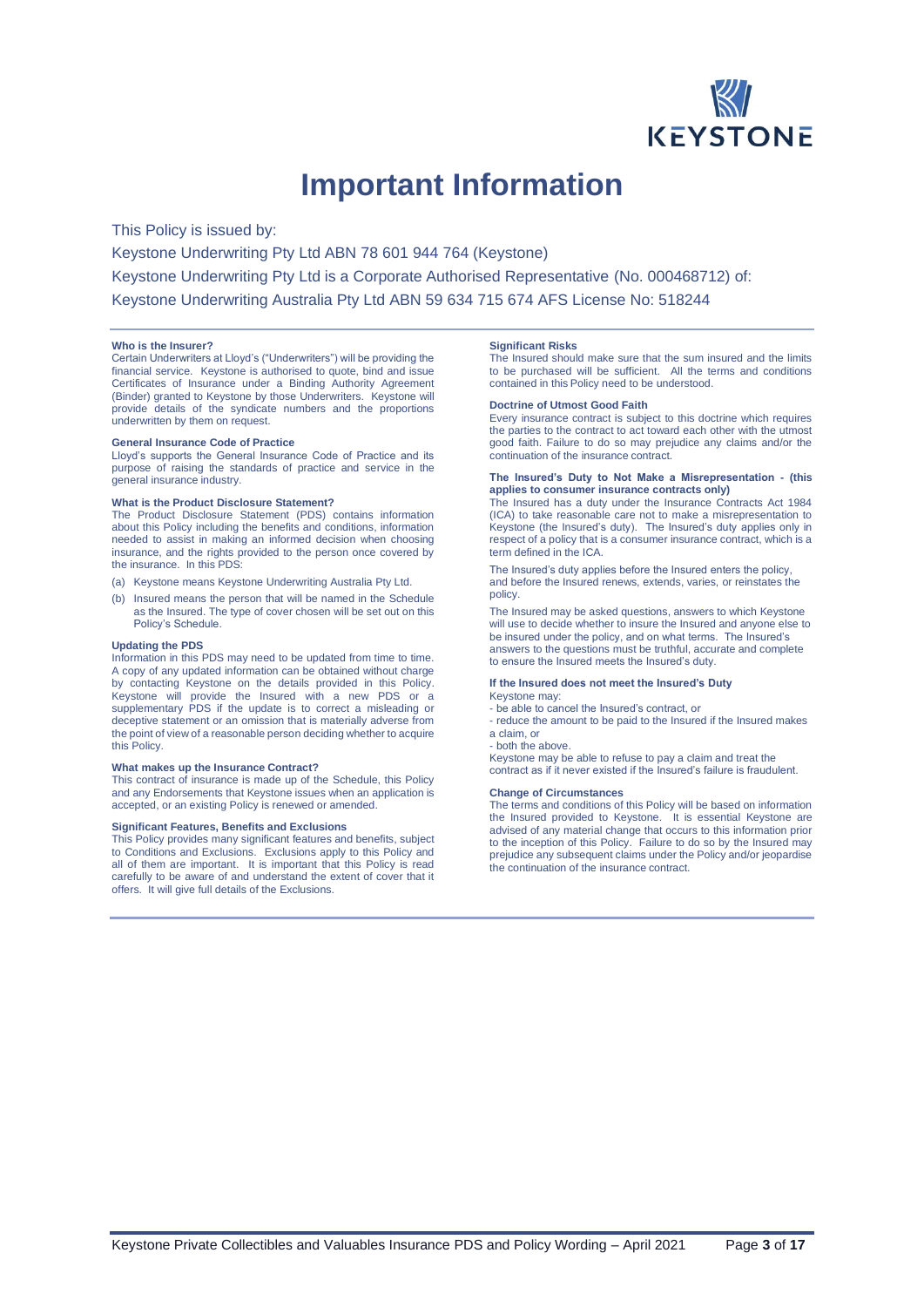

### **Buying Insurance**

Set out below are important matters that apply to the initial enquiry, buying of insurance, and renewal of cover. Defined terms are the same as in the Policy.

#### **Keystone's Agreement with the Insured**

Keystone will cover the Insured's Artwork and Collectibles and/or Jewellery and Valuables for the Perils Insured.

Please note that the Insured also has the option to buy cover for transit, storage in a vault or exhibition.

Cover will be given on the basis:

- (a) that the Insured have paid or agreed to pay Keystone the premium for the cover selected when the Insured applied for cover and which the current Schedule indicates is in force; and
- (b) of the verbal and/or written information provided by the Insured which was given after having been advised of the Duty of Disclosure either verbally or in writing. Keystone may be entitled to reduce liability under this Policy in respect of a claim or Keystone may cancel the Policy if the Insured failed to comply with the Duty of Disclosure. Keystone also have the option of voiding this Policy from the effective date stated in the Schedule if the Insured has told Keystone something which is fraudulent. Keystone have provided a full explanation of the Duty of Disclosure and the consequences of Non-Disclosure on page 3.

#### **Exclusions**

Keystone will not pay benefits arising from certain causes. These are fully explained in this Policy, but are as follows:

- (a) atmospheric effects; or
- (b) classic / unique cars; or
- (c) cleaning, repairs, restoration and alterations; or
- (d) confiscation; or
- (e) consequential loss: or
- (f) criminal acts; or
- (g) cyber attack; or
- (h) electrical or mechanical breakdown; or
- (i) inherent defect; or
- (j) intentional acts; or
- (k) inventory; or
- (l) misappropriation; or
- (m) mysterious disappearance or unexplained loss; or
- (n) protections maintenance; or
- (o) radioactivity; or
- (p) stillage; or
- (q) terrorism; or
- (r) theft from unattended vehicles; or
- (s) war
- (t) wear and tear; or
- (u) weapons; or
- (v) wine or spirits.

Keystone will not make any payments that would be in contravention of any sanction, prohibition or restriction.

#### **Information that Keystone ask**

Keystone will only ask for and consider relevant information when assessing the Insured's application for cover.

#### **Assessing Applications**

The Insured will have access to information that Keystone has relied on in assessing their application and an opportunity to correct any mistakes or inaccuracies. Keystone may decline to release information in special circumstances, but will not do so unreasonably. Keystone will give reasons in these circumstances, and the Insured will have the right to request Keystone to review the decision through Keystone's complaints handling procedures. Keystone will provide reasons in writing upon request.

#### **Mistakes**

Keystone will immediately initiate action to correct an error or mistake in assessing the Insured's application for cover where it is identified.

#### **Misrepresentation**

Keystone's sales process will be conducted in a fair, honest and transparent manner.

#### **Declining Cover**

If Keystone cannot provide insurance cover, Keystonewill:

- (a) give reasons; and
- (b) refer the entity/person seeking insurance to another insurer, ACFA or NIBA, for information about alternative insurance options (unless they already have someone acting on their behalf).

Keystone will make available information about Keystone's complaints handling procedures if the entity/person is unhappy with Keystone's decision.

#### **Policy Information**

Information about Keystone's policy wordings will be available when the Insured buys insurance from Keystone as well as on request. They will also be available on Keystone's website at [www.keystoneunderwriting.com.au.](http://www.keystoneunderwriting.com.au/)

#### **Subrogation**

The Insured may prejudice their rights regarding a claim if, without prior approval from Keystone, the Insured makes an agreement with a third party that would prevent Keystone from recovering any applicable loss (in whole or in part) from that, or another party.

This Policy contains provisions that have the effect of excluding or limiting Keystone's liability for a claim under this Policy if you have entered into any agreement that excludes, limits or delays the Insured's right to recover damages from another party in respect of such claim.

#### **Cost of Policy**

The cost of this Policy is made up of premium plus any applicable policy fees, government taxes and charges. Keystone may cancel this Policy if the Insured fails to pay the total premium due.

#### **Deductibles**

The Insured may be required to pay a deductible or excess if a claim is made under this Policy. Details of applicable deductibles or excess are provided in the Schedule. This Policy sets out the terms relating to the payment of deductibles or excesses.

#### **Taxation**

All taxes and charges are shown as separate items (e.g. fire and emergency services levy, stamp duty depending upon location and GST).

#### **Cooling-off Period**

The Insured has the right to cancel this Policy with Keystone within 14 days of the date that the Policy incepted, unless a claim is made. Keystone will refund the full amount of the premium less any duties or taxes payable if this cancellation occurs during the cooling-off period. This Policy will be terminated from the date Keystone receive the request to cancel.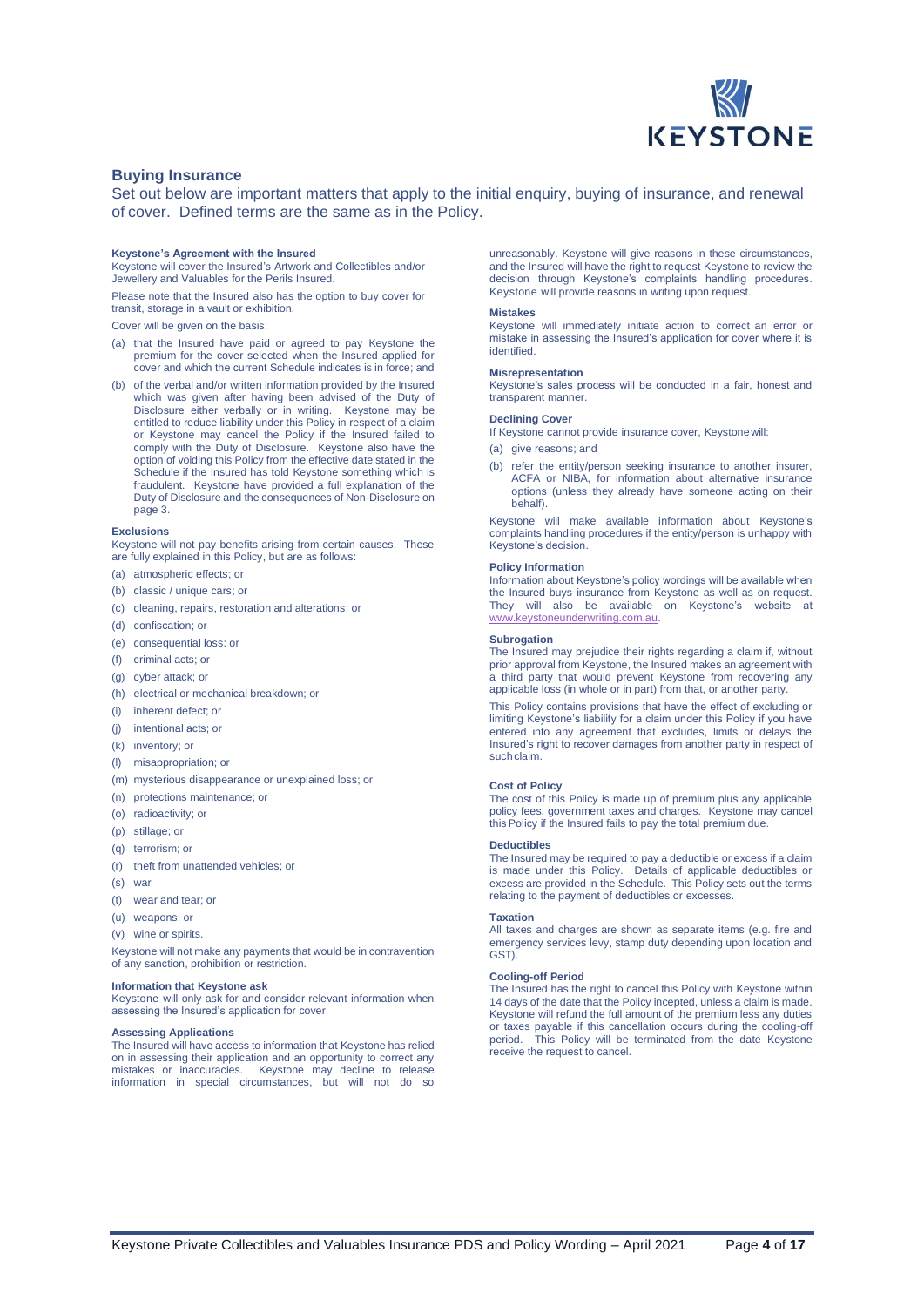

#### **Making a Claim**

Benefits are payable if the Insured suffers a loss that is covered under this Policy during the Period of Insurance, except if an Exclusion or Condition applies. The Insured must immediately notify Keystone or their insurance adviser if there is a loss under this Policy.

Keystone may at any time after a claim has been lodged conduct enquiries into the circumstances of the claim.

This will be at Keystone's expense.

Any payments under this Policy will be to the Insured or, in the event of the Insured's death, the Insured's legal representative.

#### **Advisers' Remuneration**

Keystone pay remuneration to insurance advisers when Keystone issue, renew or vary a Policy that the adviser has arranged or referred to Keystone. The type and amount of remuneration varies and may include commission and other payments. The Insured should ask their advisers if more information about remuneration Keystone may pay them is required.

#### **Renewal Procedure**

Keystone will normally offer renewal by sending a renewal invitation advising the amount payable to renew this Policy before this Policy expires. It is important that the Insured check the information shown before renewing each year to be satisfied that the details are correct.

#### **Cancelling the Policy Before the Due Date**

The Insured may cancel this Policy at any time by notifying us in writing, detailing the date that the cancellation will take effect. Keystone will refund any unearned premium to the Insured or their insurance adviser within 15 working days after the date of cancellation. Unearned premium will be computed pro rata for the unexpired term of this Policy, unless agreed in advance through the insurance adviser and set out in this Policy.

#### **Privacy**

Keystone are committed to safeguarding and protecting the Insured's privacy. Keystone is bound by the provisions of the *Privacy Act 1988* which sets out the standards to meet in the collection, use and disclosure of personal information.

The Act defines "personal information" as "information or an opinion about an individual whose identity is apparent or can reasonably be ascertained from the information or opinion".

#### **Purpose of Collection**

Keystone will only use personal information the Insured provides to quote on and insure risks and matters incidental thereto, including investigating and managing claims.

It may be necessary for Keystone to provide the Insured's personal information to others, such as other insurers or reinsurers, claims investigators, lawyers and other professionals, and government bodies. Keystone will not under any circumstances trade, rent or sell the information.

Keystone cannot properly quote insurance and cannot insure the Insured if they do not provide Keystone with complete, accurate and up-to-date information. If the Insured provide Keystone with personal information about anyone else, Keystone will rely on the Insured to have told them that their information will be provided to Keystone, to whom Keystone may provide it, the purposes for which Keystone will use it and that they can access it. Keystone relies on the Insured to have obtained their consent on these matters if the information is sensitive.

#### **Access to Information**

The Insured can check the personal information Keystone holds about them at any time. Requests for access can be made in writing to:

#### The Privacy Officer

Keystone Underwriting Australia Pty Ltd 17/296 Bay Road Cheltenham, VIC 3192

Keystone will keep the Insured informed of any delays in responding to the Insured's request throughout theprocess.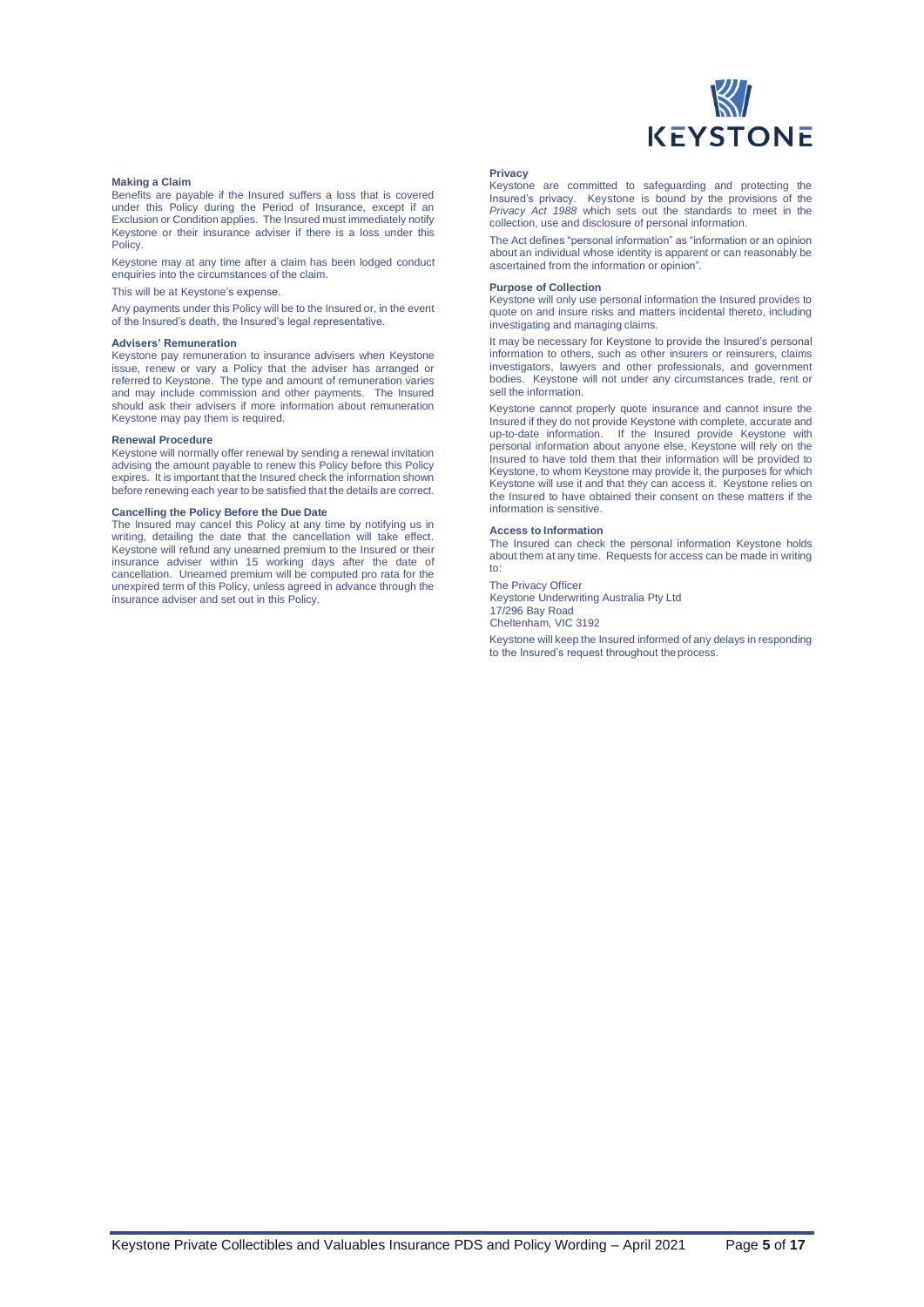

### **General Insurance Code of Practice**

The Insurance Council of Australia Limited has developed the General Insurance Code of Practice ("the Code"), which is a voluntary self-regulatory code. The Code aims to raise the standards of practice and service in the insurance industry.

Lloyd's has adopted the Code on terms agreed with the Insurance Council of Australia. For further information on the Code please visit [www.codeofpractice.com.au.](https://urldefense.proofpoint.com/v2/url?u=http-3A__www.codeofpractice.com.au&d=DwMFAg&c=ZnH9XQkNJ63hboBolvM4BvMHpqa6cbGvlWggJ5lnW8w&r=iXadECH1cSW41dbCGrm9bTjGoX5Qe5OShsuNZnzk99Q&m=vuqWIRW974ACcDkF_T8B91F40o0XlpksAS_dnh3DPNQ&s=DJTZIATYxEvrumnxo-XIfq89mdukcNeelXGnds7jTs4&e=) 

The Code Governance Committee (CGC) is an independent body that monitors and enforces insurers' compliance with the Code. For more information on the Code Governance Committee (CGC) go to [www.insurancecode.org.au.](http://www.insurancecode.org.au/)

#### **Complaints and Disputes**

Email: [complaints@ksua.com.au](mailto:complaints@ksua.com.au)

If you have any concerns or wish to make a complaint in relation to this policy, our services or your insurance claim, please let us know and we will attempt to resolve your concerns in accordance with our Internal Dispute Resolution procedure. Please contact Keystone Underwriting Australia Pty Ltd in the first instance: The Complaints Officer Keystone Underwriting Australia Pty Ltd 17/296 Bay Road Cheltenham, VIC 3192 Phone: 1300 946 530

We will acknowledge receipt of your complaint and do our utmost to resolve the complaint to your satisfaction within 10 business days.

If we cannot resolve your complaint to your satisfaction, we will escalate your matter to Lloyd's Australia who will determine whether it will be reviewed by their office or the Lloyd's UK Complaints team. Lloyd's contact details are:

Lloyd's Australia Limited Email: [idraustralia@lloyds.com](mailto:idraustralia@lloyds.com) Telephone: (02) 8298 0783 Post: Suite 1603 Level 16, 1 Macquarie Place, Sydney NSW 2000

A final decision will be provided to you within 30 calendar days of the date on which you first made the complaint unless certain exceptions apply.

You may refer your complaint to the Australian Financial Complaints Authority (AFCA), if your complaint is not resolved to your satisfaction within 30 calendar days of the date on which you first made the complaint or at any time. AFCA can be contacted as follows: Telephone: 1800 931 678

Email: [info@afca.org.au](mailto:info@afca.org.au) Post: GPO Box 3 Melbourne VIC 3001 Website: [www.afca.org.au](http://www.afca.org.au/)

Your complaint must be referred to AFCA within 2 years of the final decision, unless AFCA considers special circumstances apply. If your complaint is not eligible for consideration by AFCA, you may be referred to the Financial Ombudsman Service (UK) or you can seek independent legal advice. You can also access any other external dispute resolution or other options that may be available to you.

The Underwriters accepting this Insurance agree that:

- (i) if a dispute arises under this Insurance, this Insurance will be subject to Australian law and practice and the Underwriters will submit to the jurisdiction of any competent Court in the Commonwealth of Australia;
- (ii) any summons notice or process to be served upon the Underwriters may be served upon:

*Lloyd's Underwriters' General Representative in Australia Suite 1603 Level 16 1 Macquarie Place Sydney NSW 2000*

who has authority to accept service on the Underwriters' behalf;

(iii) if a suit is instituted against any of the Underwriters, all Underwriters participating in this Insurance will abide by the final decision of such Court or any competent Appellate Court.

In the event of a claim arising under this Insurance immediate notice should be given to:

Claims Department - Keystone Underwriting Australia Pty Ltd Telephone: 1300 946 530 Email: [claims@ksua.com.au](mailto:claims@ksua.com.au)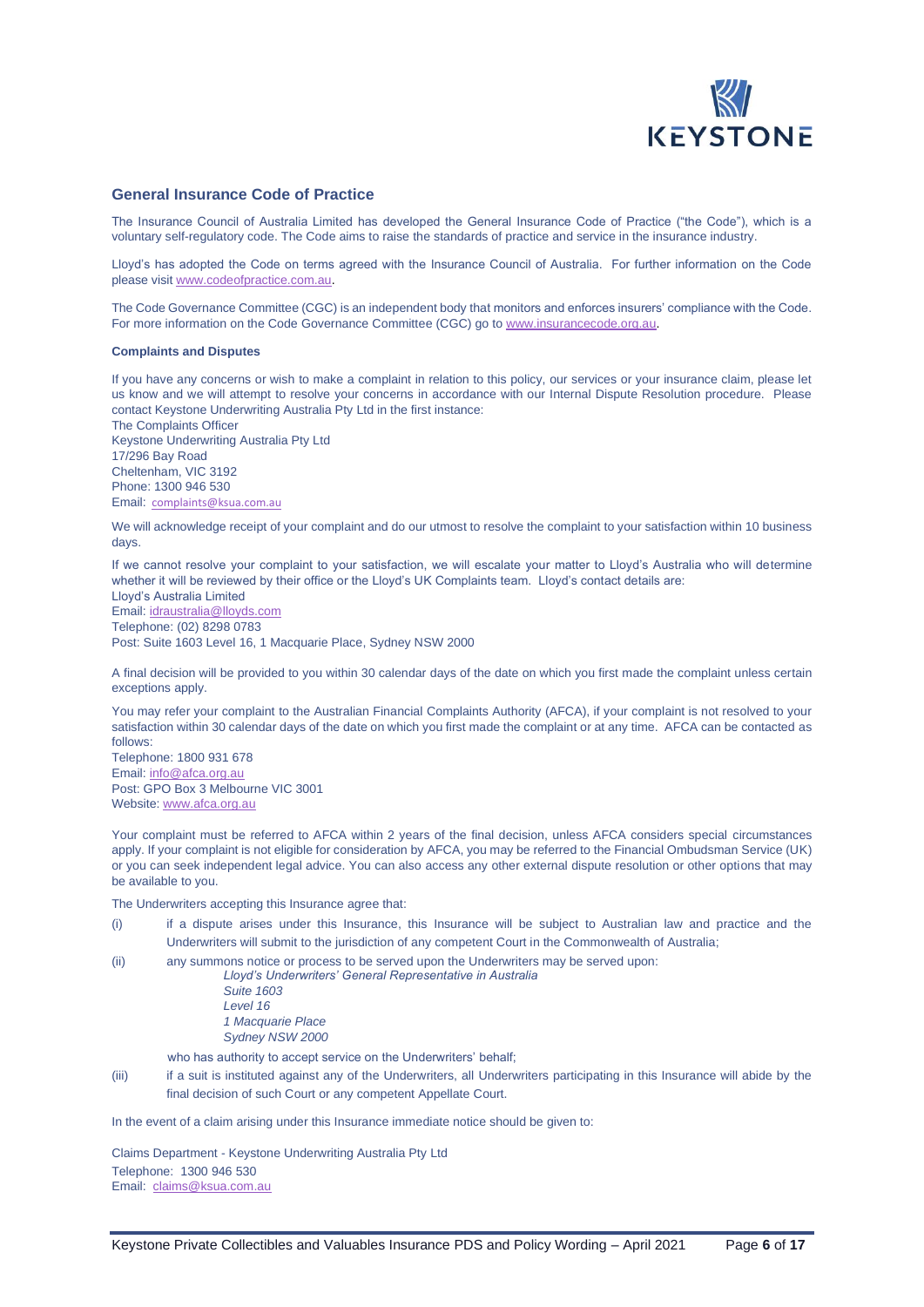

# **Wording**

<span id="page-6-0"></span>The **Insured** and **Keystone** agree that **Keystone** will provide insurance in accordance with the terms of this **Policy** upon payment of the **Premium** as shown in the **Schedule**, and upon submission by the **Insured** of the **Proposal**, the contents on which **Keystone** will rely.

# <span id="page-6-1"></span>**1. Definitions**

- **1.1 Artwork and Collectibles** means fine arts and objets d'art, silverware, tableware, glassware, porcelain, ceramics, pottery, china, sculpture, furniture, books, stamps, wine and spirits, antiques and collectibles of whatsoever nature as per the Schedule of Artworks and Collectibles and/or as provided to **Keystone**.
- **1.2 Endorsement** means any document which is described as an endorsement to this **Policy** and intends to vary it.
- **1.3 Excess** means the amount specified in the **Schedule** for the type of cover specified.
- **1.4 Fire and Extended Perils** means physical loss or damage by fire, lightning, explosion, impact of aircraft or other devices or articles dropped therefrom, storm, tempest, **Flood**, water damage, earthquake, riots, strikes, civil commotions and malicious damage, sprinkler leakage, smoke, rainwater and fire extinguishment costs.
- **1.5 Flood** means the covering of normally dry land by water that has escaped or been released from the normal confines of any of the following:
	- **1.5.1** a lake (whether it has been altered or modified); or
	- **1.5.2** a river (whether it has been altered or modified); or
	- **1.5.3** a creek (whether it has been altered or modified); or
	- **1.5.4** another natural watercourse (whether it has been altered or modified); or
	- **1.5.5** a reservoir; or
	- **1.5.6** a canal; or
	- **1.5.7** a dam.
- **1.6 Insured** the person or entity named as the insured in the **Schedule** and includes a temporary borrower or custodian (but not bailees, packers, shippers or carriers) of the **Items** but only as respects coverage afforded to such **Items**.
- **1.7 Item(s)** means **Artwork and Collectibles** or **Jewellery and Valuables**.
- **1.8 Jewellery and Valuables** means jewellery, watches, coins, banknotes, currency, bullion and precious metals, diamonds and precious stones and other valuables as per the Schedule of Jewellery and/or Valuables and/or as provided to **Keystone**.
- **1.9 Keystone** means Keystone Underwriting Pty Ltd ABN 78 601 944 763 as Corporate Authorised Representative (No. 000468712) of Keystone Underwriting Australia Pty Ltd ABN 59 634 715 674 AFSL 518224 which is acting on behalf of **Underwriters**.
- **1.10 Perils Insured** means **Perils Insured A** and/or **Perils Insured B**.
- **1.11 Perils Insured A** means all risks of physical loss or damage (including accidental loss or damage and theft) but excluding **Fire and Extended Perils**.
- **1.12 Perils Insured B** means **Fire and Extended Perils**.
- **1.13 Period of Insurance** means the period specified in the **Schedule**, unless terminated earlier.
- **1.14 Policy** means the **Schedule**, the terms of this document and any **Endorsement**.
- **1.15 Premium** means the amount specified in the **Schedule**.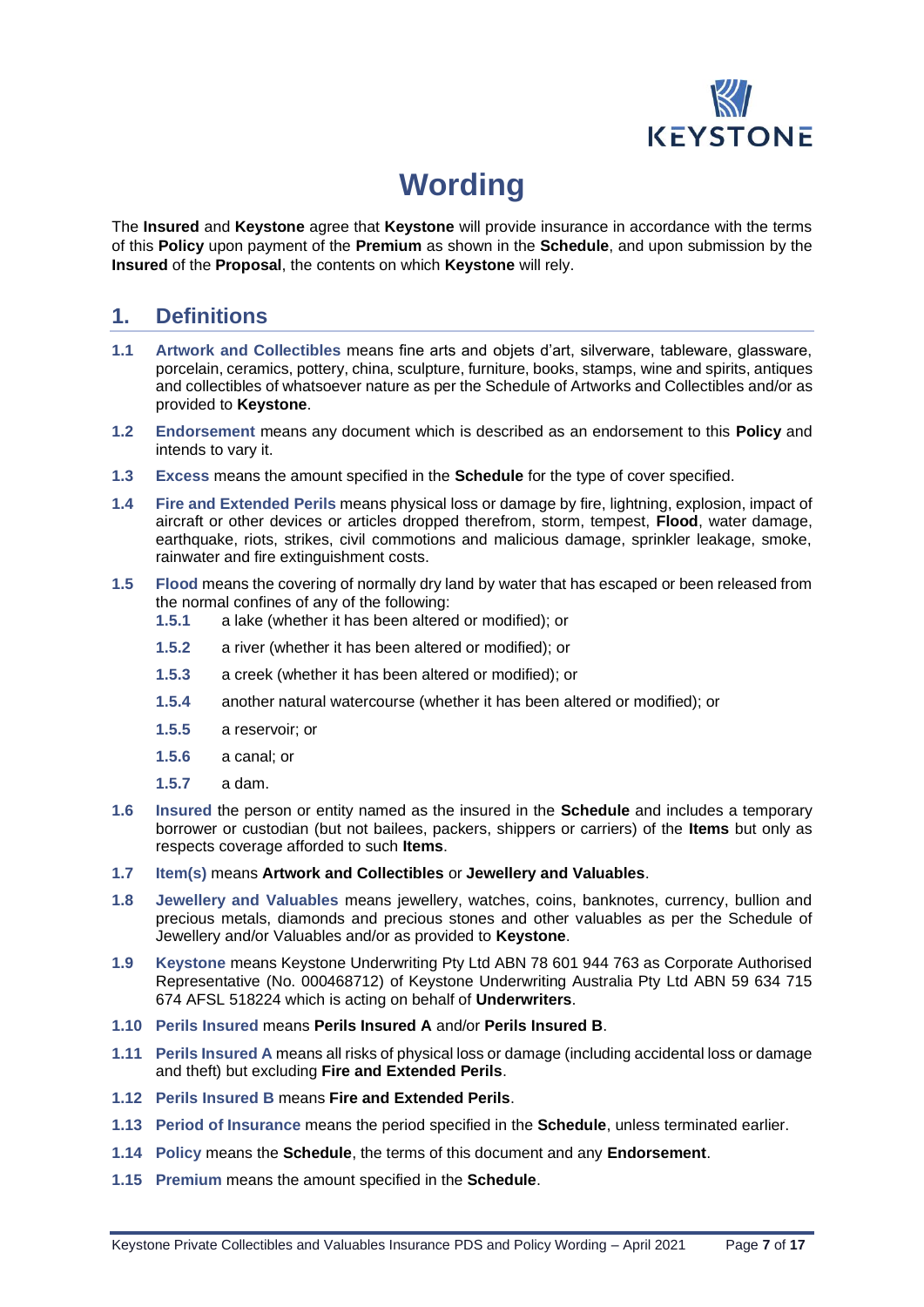

- **1.16 Proposal** means the written proposal or declaration made by the **Insured** to **Keystone** containing particulars and statements together with other information provided by the **Insured**.
- **1.17 Schedule** means the current schedule issued by **Keystone** to the **Insured**.
- **1.18 Terrorism** means an act, including but not limited to the use of force or violence and/or the threat thereof, of any person or group(s) of persons, whether acting alone or on behalf of or in connection with any organisation(s) or government(s), committed for political, religious, ideological or similar purposes including the intention to influence any government and/or to put the public or any section of the public in fear.
- **1.19 Total Loss** means the **Item** is lost, totally destroyed or beyond economic repair.
- <span id="page-7-0"></span>**1.20 Underwriters** means certain Underwriters at Lloyd's participating in this contract of insurance.

## **2. Basis of Settlement**

- **2.1** The basis of settlement for an **Item**:
	- **2.1.1** individually listed with a value in the **Schedule**, is that value, less the applicable **Excess**. **Keystone** will not be liable for more than the agreed value;
	- **2.1.2** not listed with a value in the **Schedule** is the market value (determined by **Keystone** acting responsibly) immediately prior to the loss, less the applicable **Excess**.
- **2.2 Keystone** will pay the cost to restore an **Item** to its condition just before any loss or damage if the **Item** is partially lost or damaged, plus any resulting depreciation in value, less the applicable **Excess**.
- **2.3** The **Insured** may pay additional repair costs or at **Keystone's** discretion, **Keystone** will treat the **Item** as a **Total Loss** if the cost to repair the **Item** is more than the value for that **Item**.
- **2.4 Keystone** agree to pay the **Insured**, at the option of the **Insured**, the full amount of the value of a pair or set less the applicable **Excess**, if there is a **Total Loss** of any **Item** or **Items** which are part of a pair or set. The **Insured** agrees, if such option is elected, to surrender the remaining article or articles of the pair or set to **Keystone**. **Keystone** will not pay more than the applicable value for the pair or set.
- **2.5** In no event will **Keystone** be liable for more than the Sum Insured shown in the **Schedule**.
- **2.6 Keystone** will not be liable beyond the fair market value of a newly acquired **Item** at the time any loss or damage occurs, less the applicable **Excess**.
- **2.7** If the **Insured** and **Keystone** fail to agree as to the amount of value of, or loss to, an **Item**:
	- **2.7.1** each shall, on the written demand of either, made within 60 days after receipt of proof of loss by Keystone, select a competent and disinterested appraiser; and
	- **2.7.2** the appraisal shall be made at a reasonable time and place; and
	- **2.7.3** the appraisers shall first select a competent and disinterested umpire, and failing for fifteen (15) days to agree upon such umpire, then on the request of the Insured or Keystone, such umpire shall be selected by a judge of a court of record in the state or other jurisdiction in which such appraisal is pending; and
	- **2.7.4** the appraisers shall then appraise the loss, stating separately the current market value at the time of loss (if applicable) and the amount of loss, and failing to agree shall submit their difference to the umpire; and
	- **2.7.5** the umpire shall make a decision on the market value if there is a failure to agree in accordance with 2.7.4; and
	- **2.7.6** the **Insured** and **Keystone** shall each pay their own costs, and those of its chosen appraiser and shall bear equally the other expenses of the umpire; and
	- **2.7.7 Keystone** shall not be held to have waived any of its rights by any act relating to the appraisal.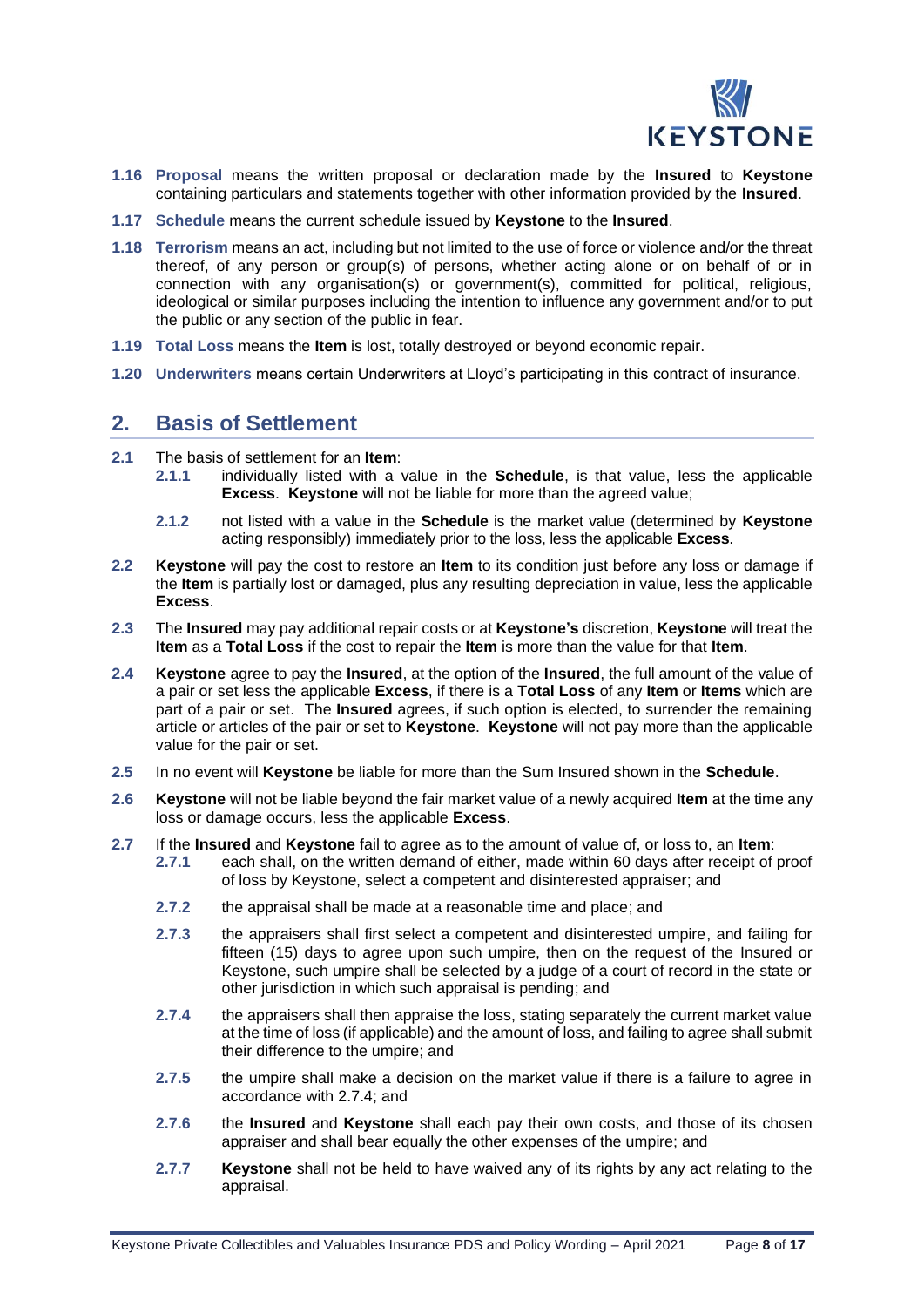

**2.8 Keystone** will become the full owners and reserve the right to take possession of any **Item**, pair or set following payment of the full amount insured for any **Item**, pair or set.

# <span id="page-8-0"></span>**3. Acquisitions and Deletions**

- **3.1** The acquisition of a new **Item** is automatically covered up to a percentage allowance specified in the **Schedule** for a period of sixty (60) days subject to the **Insured** paying an additional premium if required by **Keystone**.
- **3.2 Keystone** may offer to extend cover for an acquired **Item** if the value of the **Item** is more than the percentage allowance specified subject to:
	- **3.2.1 Keystone** receiving written notice of any such acquisition together with such additional information as **Keystone** may require so that **Keystone** can exercise its discretion whether to extend the cover; and
	- **3.2.2** the **Insured** accepting any notified alteration in the terms of this **Policy**; and
	- **3.2.3** the **Insured** paying any additional premium required by **Keystone**.

# <span id="page-8-1"></span>**4. Cover 1 – Artworks and Collectibles**

*Cover 1 – Artwork and Collectibles* only forms part of this **Policy** when specified as Covered in the **Schedule** and is limited to the **Period of Insurance** indicated.

## **Artworks and Collectibles Insuring Clause**

**Artworks and Collectibles** are covered against the specified **Perils Insured** occurring during the **Period of Insurance** at the Situation stated in the **Schedule**.

# <span id="page-8-2"></span>**5. Cover 2 – Jewellery and Valuables**

*Cover 2 – Jewellery and Valuables* only forms part of this **Policy** when specified as Covered in the **Schedule** and is limited to the **Period of Insurance** indicated.

## **Jewellery and Valuables Insuring Clause**

**Jewellery and Valuables** are covered against the specified **Perils Insured** occurring during the **Period of Insurance** at the Situation and within the Geographical Limits stated in the **Schedule** subject to any applicable Sub-Limit.

# <span id="page-8-3"></span>**6. Cover 3 – Transit**

*Cover 3 – Transit* only forms part of this **Policy** when specified as Covered in the **Schedule** and is limited to the **Period of Insurance** indicated.

## **Transit Insuring Clause**

**Item(s)** are covered against the specified **Perils Insured** occurring during the **Period of Insurance** whilst in transit within the Voyage/Geographical Limits stated in the **Schedule**.

## **Transit Exclusions**

**Keystone** will not cover the **Insured** for loss or damage:

- **6.1** caused by insufficient or unsuitable packing or preparation of any **Item** to withstand the ordinary incidents of a transit where either:
	- **6.1.1** the **Insured** has not ensured that an **Item** is packed and unpacked for transit by competent professional packers; or
	- **6.1.2** such packing or preparation is carried out by the **Insured** or their employees;
- **6.2** to an **Item** from unattended hotel or motel room safes;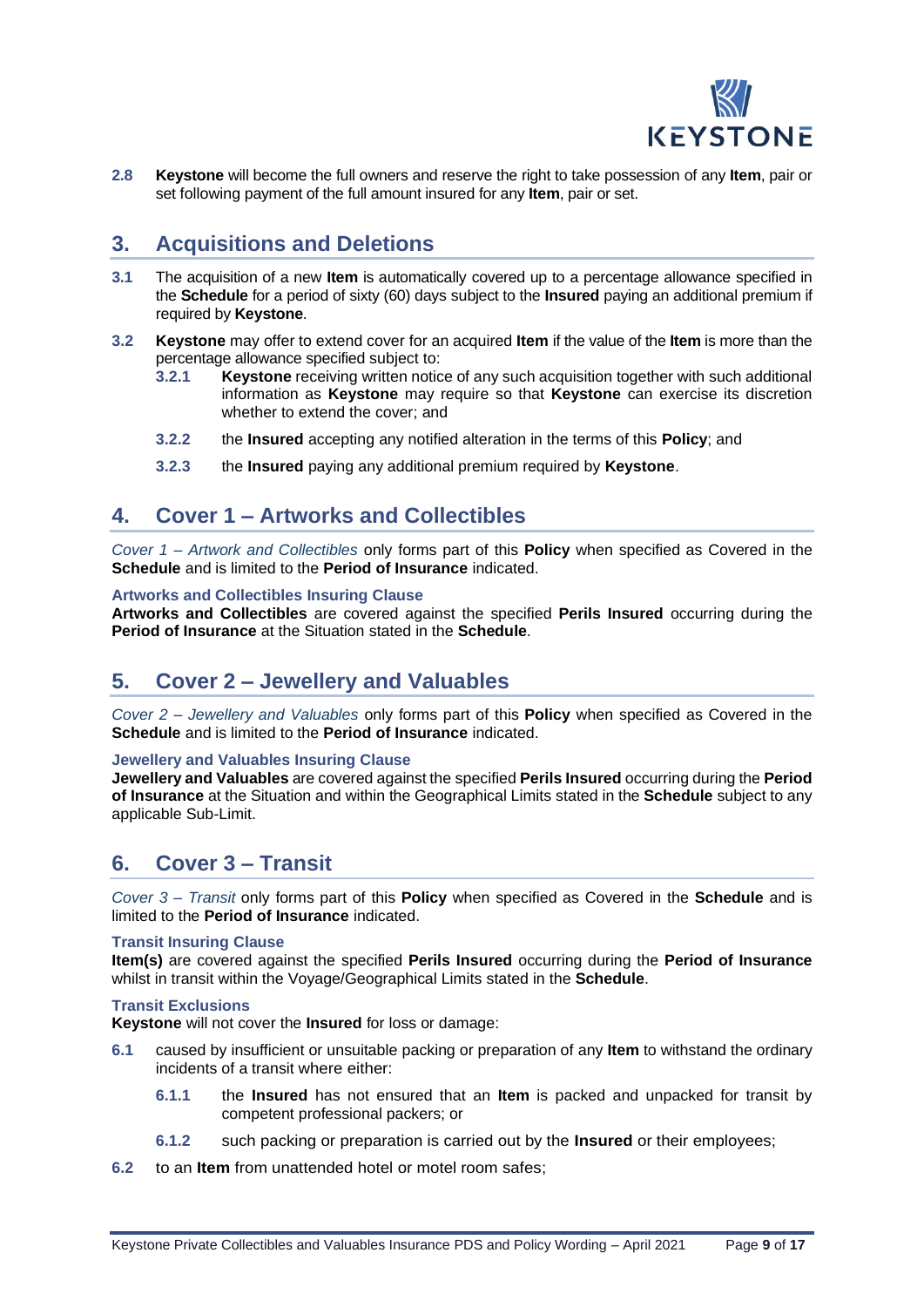

- **6.3** to an **Item** in or from road vehicles of every description owned by or under the control of the **Insured** and/or their servants or agents or representatives when such vehicles are left unattended. However, this exclusion shall not apply:
	- **6.3.1** when the vehicle is left unattended when paying for fuel or during loading and unloading operations provided the vehicle is locked and the alarm activated; or
	- **6.3.2** when in the custody of a competent professional carrier.
- **6.4** to an **Item** unless the transit is carried out in accordance with the information provided by the **Insured** and agreed to by **Keystone**; and
- **6.5** to an **Item(s)** left unattended by the **Insured** or anyone else to whom the **Item(s)** is entrusted:
	- **6.5.1** in a private dwelling, unless left in the custody of a responsible individual. Valuables must be left in an appropriate locked safe if the premises are unattended; or
	- **6.5.2** in transit, unless under close personal supervision at all times, except when the **Item(s)** may not be carried as cabin luggage due to IATA Regulation and therefore travels as accompanied baggage on the same flight; or
	- **6.5.3** whilst on the premises of hotels or motels, unless in the **Insured's** or anyone else to whom the **Item** is entrusted immediate personal supervision or whilst:
		- **6.5.3.1** kept in personal possession and care of a responsible person;
		- **6.5.3.2** contained in the main hotel or motel safe or safe deposit vault.
- **6.6** when sending any **Item** via courier or postal services unless:
	- **6.6.1** there is no mention of the nature of the contents visible on the outside of the parcel or on the Air Waybill or shipping documents. The appropriate Harmonised System (HS) code should be used for overseas shipments where a description of the **Item(s)** must be provided for the carrier's or customs purposes; and
	- **6.6.2** no value will be shown on the outside of the parcel or on the Air Waybill or shipping documents. An 'Invoice Enclosed' or 'Documents Enclosed' sticker should be used for overseas shipments where a value must be declared for customs purposes, with the invoice folded and placed inside the document wallet so that the value is not visible; and
	- **6.6.3** words such as 'diamonds', 'jewellery', 'jewellers', 'gold' or similar must be omitted from the name of the recipient and/or the sender where they appear on the outside of the parcel; and
	- **6.6.4** where possible, the carrier's Electronic Trade Documents (ETD) service should be used.

#### **Additional Claims Conditions**

In the event of loss or damage:

- **6.7** the **Insured** must immediately report the matter to local police or authorities if a crime has been or may have been committed; and
- **6.8** the **Insured** must immediately make a written claim on the carriers or bailees for any missing or damaged shipments; and
- **6.9** in no circumstances, except under written protest, should clean receipts be given if the goods do not arrive in a sound condition; and
- **6.10** notification should be made immediately to **Keystone** with the following documents submitted in support of any claim:
	- **6.10.1** full inventory of lost or damaged property; and
	- **6.10.2** commercial invoice and packing list (if applicable); and
	- **6.10.3** original contract of carriage (Air Waybill, consignment note, etc.); and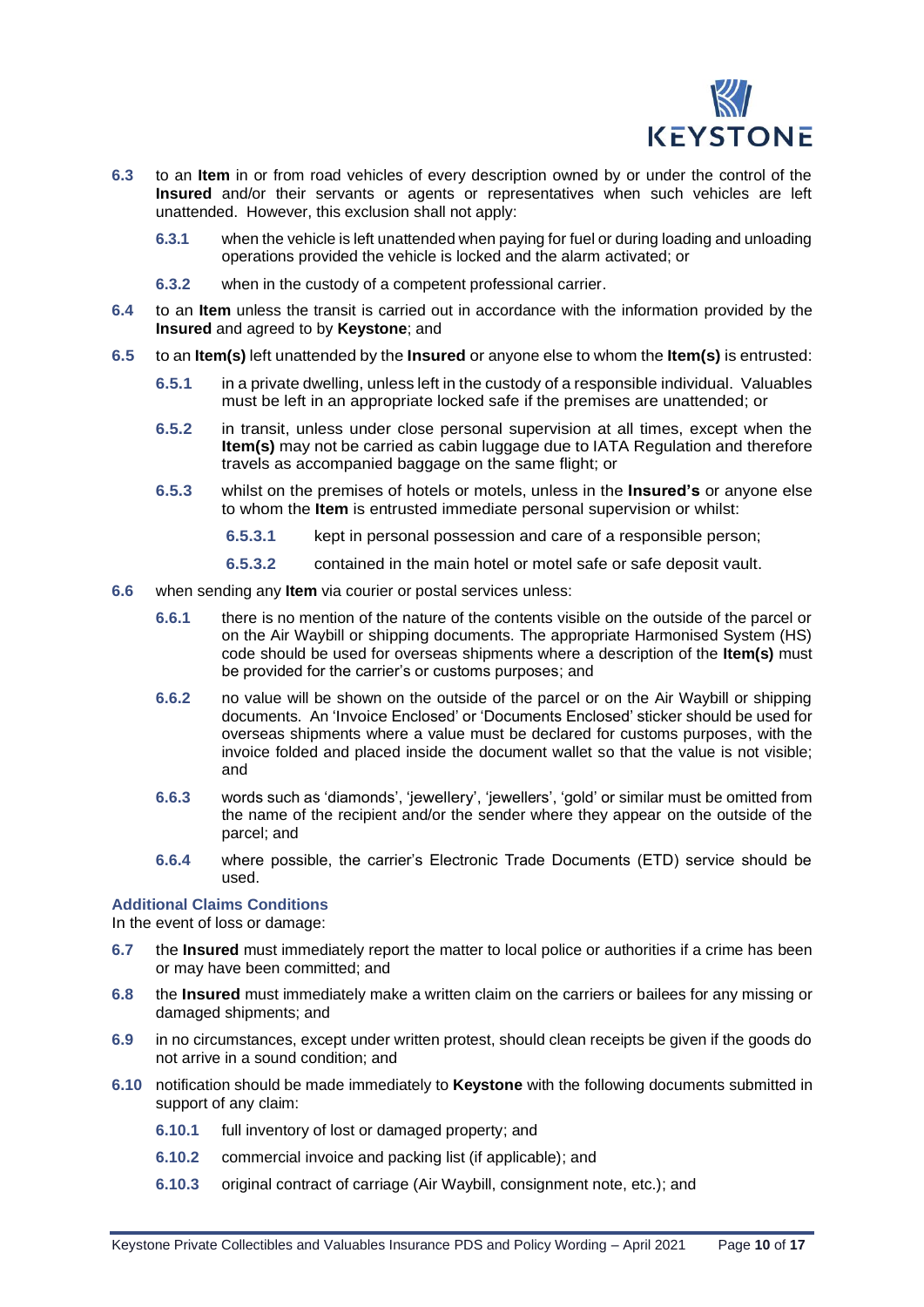

- **6.10.4** letter of protest against the carriers and respective replies; and
- **6.10.5** claim statement; and
- **6.10.6** any other document or correspondence requested by **Keystone** (determined by **Keystone** acting responsibly).

## <span id="page-10-0"></span>**7. Cover 4 – Vault**

*Cover 4 – Vault* only forms part of this **Policy** when specified as Covered in the **Schedule** and is limited to the **Period of Insurance** indicated.

## **Vault Insuring Clause**

**Item(s)** are covered against the specified **Perils Insured** occurring during the **Period of Insurance** at the Situation stated in the **Schedule**.

# **Vault Exclusions**<br>7.1 **Keystone** v

- **7.1 Keystone** will not cover the **Insured**:
	- **7.1.1** for crushing or chipping of loose stones that have not been properly packed prior to storage; or
	- **7.1.2** unless all loose stones are placed inside their protective display boxes or other suitable protective packaging prior to placing in the safe or vault.

# **Non-Safety Deposit Box Bank / Vault - Security Condition**

- **7.2** An **Item** can be deposited with a bank or safety deposit vault by the **Insured** placing the **Item** either:
	- **7.2.1** inside a sealed, tamper evident envelope, locked security box or other sealed receptacle that cannot be opened without breaking the seal or otherwise showing evidence of tampering before the **Item** is handed to bank or safety deposit vault staff; or
	- **7.2.2** directly into a lockable safety deposit box leased to the **Insured**.

# <span id="page-10-1"></span>**8. Cover 5 – Exhibitions**

*Cover 5 – Exhibition* only forms part of this **Policy** when specified as Covered in the **Schedule** and is limited to the **Period of Insurance** indicated.

## **Exhibitions Insuring Clause**

**Item(s)** are covered against the specified **Perils Insured** occurring during the **Period of Insurance** at the Exhibition Venue stated in the **Schedule**.

## **Exhibitions Exclusions**

**Keystone** will not cover the **Insured**:

- **8.1** during exhibition hours unless the **Item(s)** are attended at all times by the **Insured** or an authorised employee or contractor of the exhibition organiser; and
- **8.2** unless all **Jewellery and Valuables** are kept within showcases, cupboards, drawers or counters, which must be kept locked with the keys removed at all times; and
- **8.3** during non-exhibition hours unless the **Item(s)** are:
	- **8.3.1** kept in a locked, secured safe and/or vault/strongroom, or where that is impracticable, in a guarded or alarmed security room within the confines of the show at all times; or
	- **8.3.2** whilst being transported by the **Insured** or an authorised employee or contractor of the exhibition organiser provided it is within the confines of the show and only while taking the **Item(s)** directly from the safe, vault or guarded security room to the showcases and vice versa.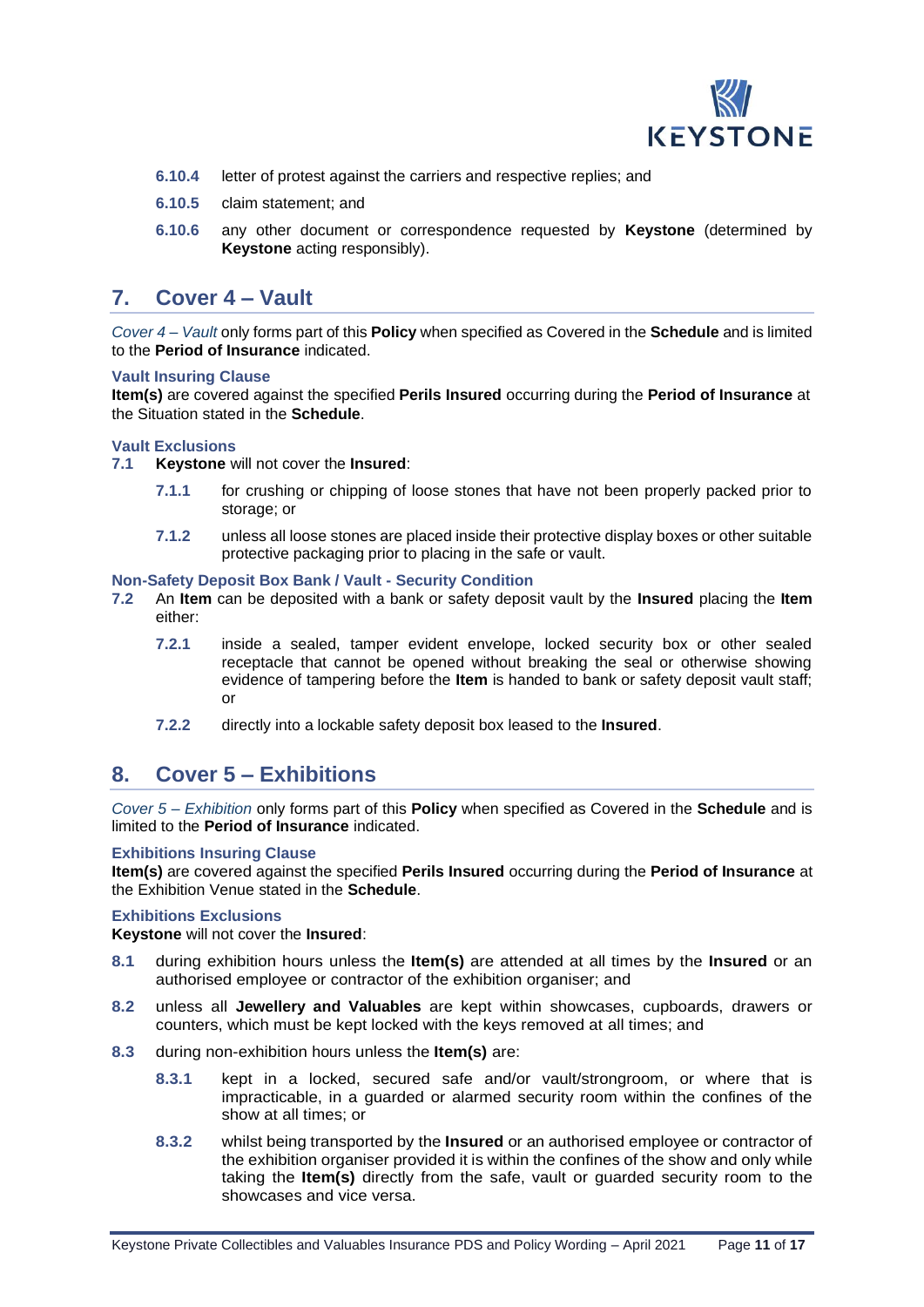

- **8.3.3** being unpacked and set up before exhibition opening hours by the **Insured** or an authorised employee or contractor of the exhibition organiser or being dismantled and re-packed after exhibition closing hours.
- **8.4** The **Item(s)** shall remain under the close personal control of the **Insured,** or a responsible individual authorised by the **Insured,** at all times unless provided for as stated above.

## <span id="page-11-0"></span>**9. Exclusions**

**Keystone** will not cover the **Insured** for loss or damage:

## **Atmospheric Effects**

**9.1** caused by aridity, humidity, exposure to light or extremes of temperature unless such loss or damage is caused by storm, frost or fire;

### **Classic / Unique Cars**

- **9.2** whilst under own power except when being moved solely within the confines of the **Insured's** premises by the **Insured** or a responsible individual; and
- **9.3** caused by hailstorm / hailstones if stored outside unless hail nets are utilised; and
- **9.4** caused by hailstorm / hailstones whilst in transit unless cover agreed prior to departure by **Keystone**;

## **Cleaning, Repairs, Restoration and Alterations**

**9.5** caused by any process of cleaning, repairing, refinishing, dyeing, alteration, restoration, renovation, reframing, retouching, or any similar process, however this exclusion does not apply to any process of packing and/or unpacking and/or preparation of any **Item** for transit or storage;

## **Confiscation**

**9.6** caused by or resulting from confiscation, nationalisation, requisition or destruction of or damage to an **Item** by or under the order of any government, public or local authority;

#### **Consequential Loss**

**9.7** caused by consequential loss of any kind;

#### **Criminal Acts**

**9.8** from any criminal or illegal activity;

#### **Cyber Attack**

**9.9** caused by or contributed to by, or arising from use or operation of, any computer, computer system, computer software programme, malicious code, computer virus or process or any other electronic system used as a means for inflicting harm. However it is understood and agreed that this exclusion shall not apply to an otherwise covered physical loss or damage to an **Item** directly caused by theft, robbery, burglary, hold-up or other criminal undertaking if a computer, computer system, computer software programme, malicious code, computer virus or process or any other electronic system is used in the commission of the act(s) of theft, burglary, robbery, hold-up or other criminal undertaking;

## **Electrical or Mechanical Breakdown**

**9.10** caused by electrical or mechanical fault or breakdown;

#### **Inherent Defect**

**9.11** caused by an inherent defect;

### **Intentional Acts**

**9.12** caused intentionally by the **Insured,** that person's partner, a family member or a person who lives with the **Insured**. **Keystone** also do not cover any loss or damage caused intentionally by a person acting under the direction of the **Insured**, that person's partner, a family member or a person who lives with the person under the direction of the **Insured**. **Keystone** will provide coverage for the **Insured** or a family member who is not directly or indirectly responsible for causing the intentional loss or damage. An intentional act is one whose consequences could have been foreseen by a reasonable person. However, this exclusion shall not apply when the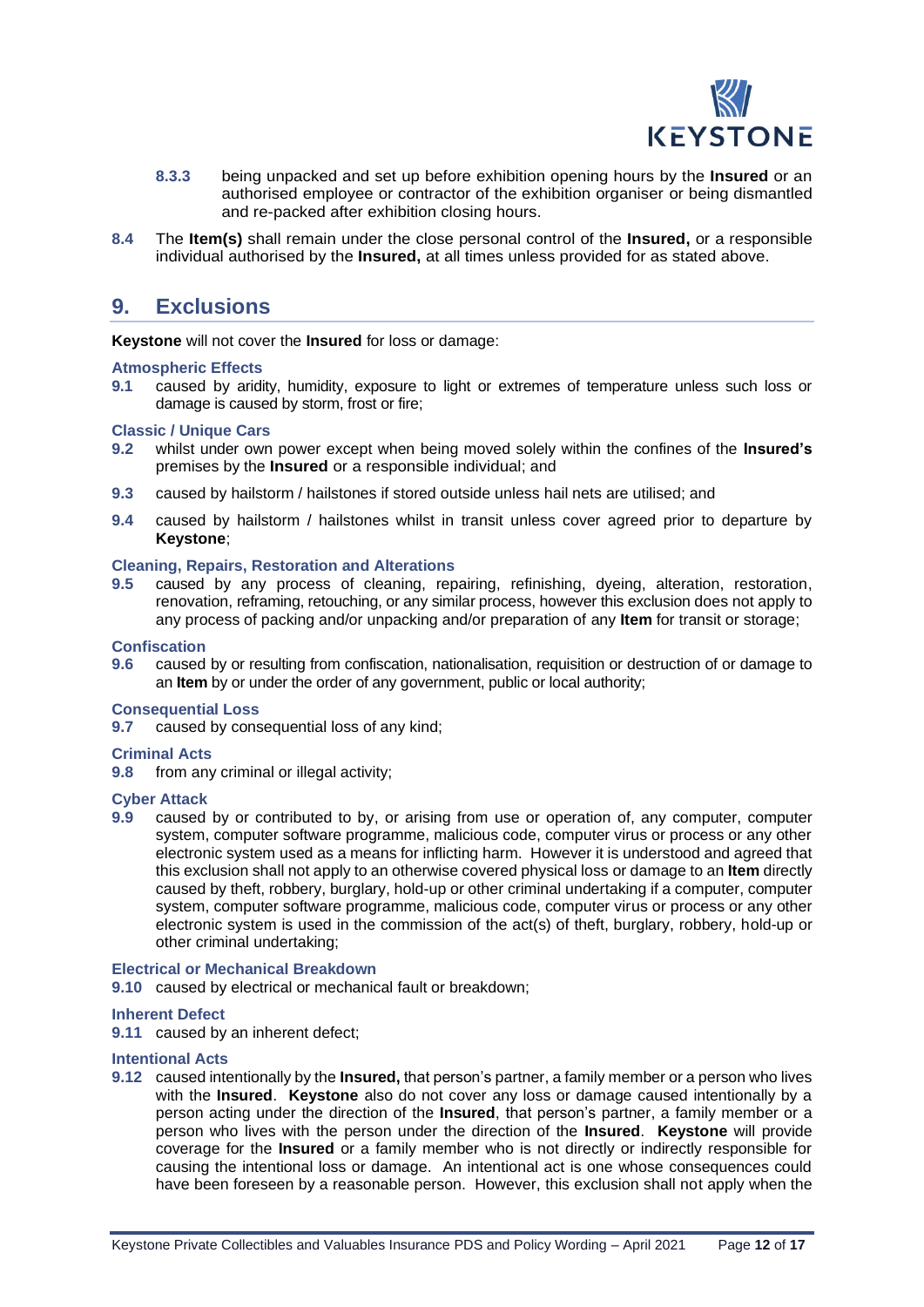

loss is caused by an intentional act committed to prevent personal injury or property damage or eliminating danger to persons or property;

## **Inventory**

**9.13** discovered whilst taking inventory;

## **Misappropriation**

**9.14** caused by the taking or other misappropriation of an **Item** from the **Insured** by:

- **9.14.1** the **Insured's** partner; or
- **9.14.2** a person to whom the **Insured** gave the **Item** as a gift; or
- **9.14.3** another family member; or
- **9.14.4** any shareholder (beneficial or otherwise), partner, director, officer, or any employee of the **Insured**; or
- **9.14.5** any person to whom the **Item** is entrusted or loaned,

but **Keystone** do cover loss or damage caused by a domestic worker such as a cleaner;

#### **Mysterious Disappearance or Unexplained Loss**

**9.15** or disappearance of the **Item** that cannot be explained or attributed to a specific cause or event;

## **Protections Maintenance**

**9.16** caused whilst any physical and electrical protections (including security and fire alarms) notified to **Keystone** are not engaged and fully operational whenever the Situation is left unattended;

#### **Radioactivity**

**9.17** caused by ionising radiation or contamination by radioactivity from any nuclear fuel or from any nuclear waste from the combustion of nuclear fuel or from the radioactive, toxic, explosive or other hazardous properties of any explosive nuclear assembly or nuclear component thereof;

## **Stillage**

**9.18** to an **Item** that is not stored more than fifteen (15) centimetres off the floor;

#### **Terrorism**

**9.19** caused by any act of **Terrorism**, or any action taken in controlling, preventing, suppressing or in any way relating to an act of **Terrorism**;

### **War**

**9.20** caused by war, invasion, acts of foreign enemies, hostilities (whether war has been declared or not), civil war, rebellion, revolution, insurrection, military or usurped power or confiscation or nationalisation or requisition or destruction of or damage to property by, or under the order of, any government or public or local authority. However, this exclusion does not apply to transits by sea or air;

#### **Wear and Tear**

**9.21** caused by wear and tear, scratching, natural ageing, gradual deterioration, fading, shrinkage, rust, corrosion, oxidation, warping, fungi, mould, bacteria, dry or wet rot, insects, moth or vermin;

#### **Weapons**

**9.22** caused by or resulting from an **Item** that is a weapon being used for the purpose of its design, for example, a gun being fired or a dagger/knife/bayonet being used in a stabbing motion;

## **Wine or Spirits**

- **9.23** to wine or spirits caused by or resulting from:
	- **9.23.1** substitution or mysterious disappearance; or
	- **9.23.2** bankruptcy or any bookkeeping failure of any wine or spirits storage facility; or
	- **9.23.3** ullage or natural loss of contents; or
	- **9.23.4** inherent vice, cork taint or climatic conditions; or
	- **9.23.5** contamination, discolouration, natural ageing; or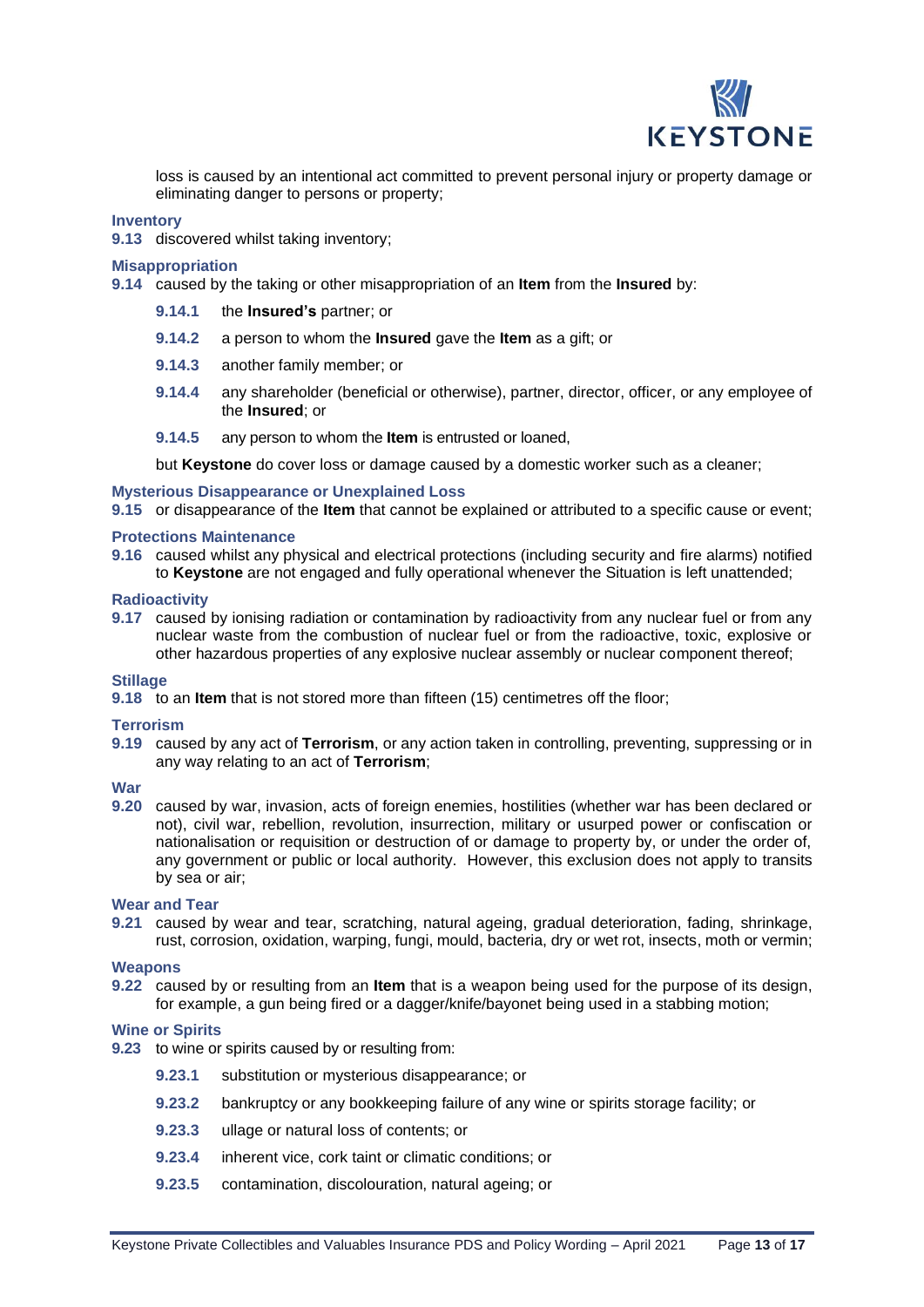

**9.23.6** an individual bottle after its opening, except when conducted by the original producer as part of a wine clinic and immediately re-sealed and signed by them.

**Keystone** will not make any payments under this **Policy**:

### **Sanctions**

**9.24** that would be in contravention of any sanction, prohibition or restriction under United Nations resolutions or trade or economic sanctions, laws or regulations of Australia, the European Union, United Kingdom or United States of America.

# <span id="page-13-0"></span>**10. Claim Conditions**

## **Carriers and Bailees**

**10.1** The **Insured** must take steps to recover a loss from a carrier or bailee if an **Item** is lost or damaged while in the custody of that carrier or bailee, before making a claim under this **Policy**. This **Policy** will only cover the **Insured** to the extent of any loss that the **Insured** cannot recover from the carrier or bailee.

### **Claims Settlement**

- **10.2** The **Insured** must tell **Keystone** of the **Insured's** entitlement to input tax credits for the **Insured's** insurance **Premium** if the **Insured** are registered, or should be registered for GST purposes, if any **Event** occurs which gives or may give rise to a claim. **Keystone** will not cover the **Insured** for any resulting fines, penalties or tax charges if the information the **Insured** give **Keystone** is incorrect.
- **10.3** Any cash payments made to the **Insured** under this **Policy** will be based on costs including GST. However, if the **Insured** are, or would be, entitled to claim any input tax credits for the repair or replacement of the **Item**, **Keystone** will reduce **Keystone's** payment to the **Insured** by the amount of the **Insured's** input tax credit entitlement.

#### **Conduct of Claims**

- **10.4 Keystone** may appoint legal or other representatives to assist in the conduct of a claim.
- **10.5 Keystone** shall have the right and full discretion to conduct claims.
- **10.6 Keystone** reserve the right to negotiate and settle any claim on terms **Keystone** consider appropriate.

#### **Co-operation and Mitigation**

- **10.7** The **Insured** must give **Keystone** such information and assistance as **Keystone** consider necessary to:
	- **10.7.1** determine an appropriate course of action in relation to any claim; and
	- **10.7.2** identify any parties that the **Insured** may have rights against relating to any claim.
- **10.8** The **Insured** must take all reasonable steps to avoid, minimise or mitigate any loss or damage that is or may be the subject of a claim.
- **10.9** Compliance with this Claims Condition will be at the **Insured's** own expense.

#### **Depreciation**

- **10.10** This **Policy** will also pay depreciation as a result of partial loss and/or damage from **Insured Peril A** or **Insured Peril B**. The amount of depreciation shall be calculated in accordance with *Clause 2 - Basis of Settlement*.
- **10.11** In no event shall the total claim amount for repair and depreciation paid by **Keystone** exceed the value of the **Item** calculated in accordance with *Clause 2 - Basis of Settlement*.

#### **Excess**

**10.12** All claims for loss, damage or expense resulting from any one occurrence or series of occurrences arising out of one event, shall be adjusted as one claim, and the Excess shall be deducted from such adjusted claim.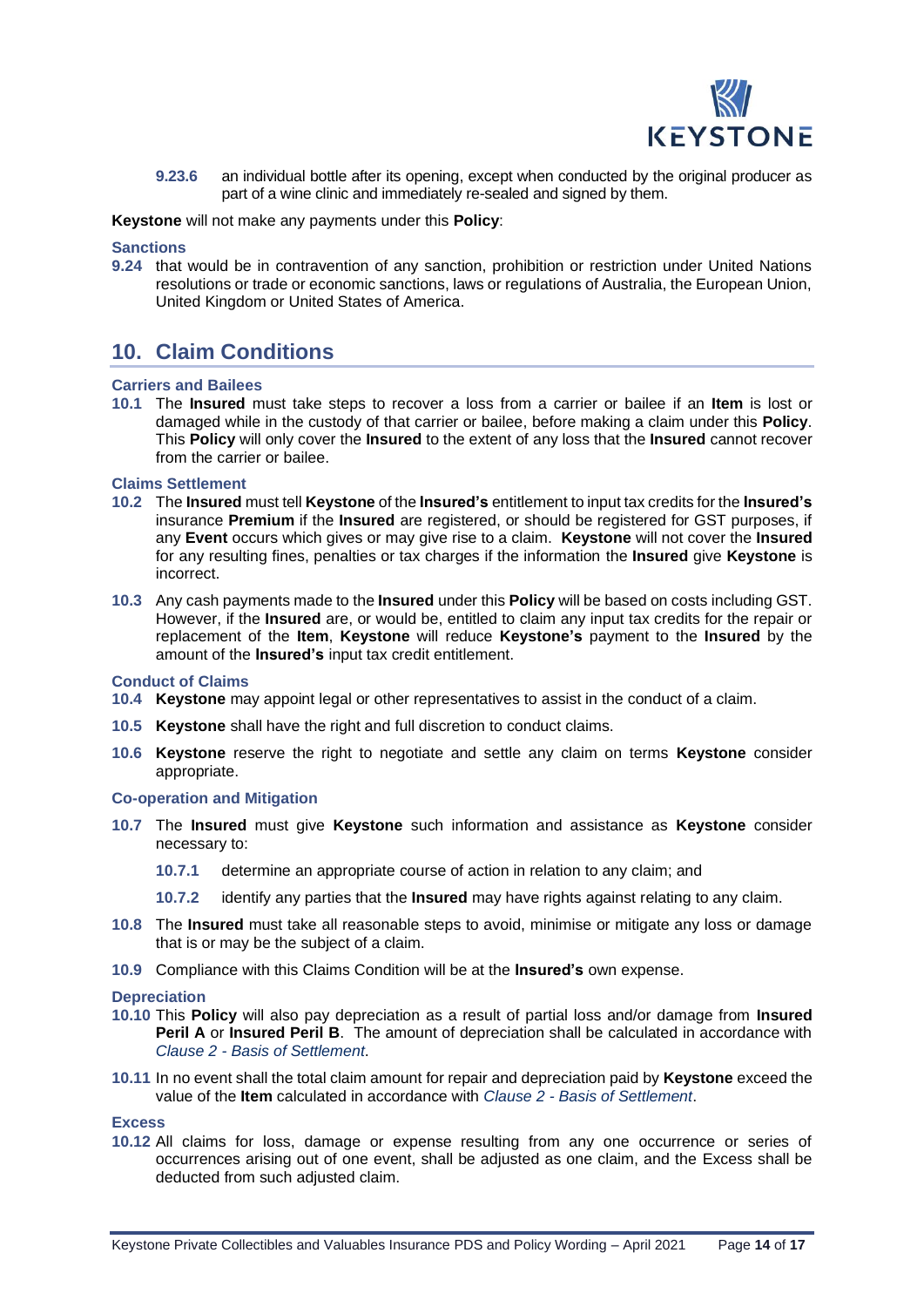

10.13 Each claim for loss or damage separately occurring shall be adjusted separately, and from the amount of such claim the **Excess** shall be deducted.

### **Foreign Currency**

**10.14** Any payments made, or costs and expenses incurred in a currency other than Australian dollars shall be converted to and paid in Australian dollars based upon the rate of exchange published by the Reserve Bank of Australia on the date that the payments were made or costs and expenses were incurred, or the preceding date should they be incurred on a weekend or public holiday.

### **Keystone's Rights of Possession**

**10.15 Keystone**, **Keystone's** employees or **Keystone's** agents have the right to enter any building or area where loss or damage has occurred and take possession of an **Item** or require the **Item** to be delivered to **Keystone**.

### **Not Authorise Repair or Replacement**

- **10.16** The **Insured** must not authorise the repair or replacement of anything without **Keystone's** agreement.
- **10.17 Keystone** give the **Insured** authority to arrange emergency repairs on **Keystone's** behalf where the **Insured** is required to prevent further loss or damage to the **Insured's** property as a direct result of an emergency and the property is covered by this **Policy**.

## **Notify Claim**

**10.18** The **Insured** must:

- **10.18.1** notify the police immediately following a theft or burglary or when any property is misappropriated, lost or maliciously damaged; and
- **10.18.2** notify **Keystone** as soon as possible giving **Keystone** all the known details of the event including the police event number if available; and
- **10.18.3** submit to examination under oath if **Keystone** so require.

## **Other Insurance**

**10.19** The **Insured** shall promptly give to **Keystone** full details of any other insurance, including the identity of the insurer and the policy number, and such further information as **Keystone** may require (determined by **Keystone** acting responsibly) if at the time any claim arises under this **Policy**, there is any other insurance in force covering the same liability.

#### **Progress Payments**

**10.20 Keystone** may make progress payments on claims at intervals to be agreed by **Keystone** following receipt of an interim report from **Keystone's** loss adjuster or representative. **Keystone** will not unreasonably withhold progress payments.

## **Retain All Damaged Property**

**10.21** The **Insured** must:

- **10.21.1** retain and preserve all damaged property for **Keystone's** inspection prior to authorisation of repairs unless alterations and repairs are immediately necessary for safety reasons or to minimise or prevent further loss, damage or injury. The **Insured** are still required where reasonably practical, to retain and preserve all damaged property for **Keystone's** inspection if repairs are necessarily carried out without **Keystone's** prior approval; and
- **10.21.2** use the **Insured's** best endeavours to preserve all property and all other things that may assist **Keystone** in investigating a claim, including assisting in determining if there are rights of recovery against another entity or person.

#### **Recovered Property**

**10.22 Keystone** will notify the **Insured** of the recovery and the **Insured** will have 60 days from the date of such notice to exercise the **Insured's** right to purchase.

#### **Records Clause**

**10.23** The **Insured** must maintain an accurate and itemised inventory of all **Item(s)** covered by this **Policy**.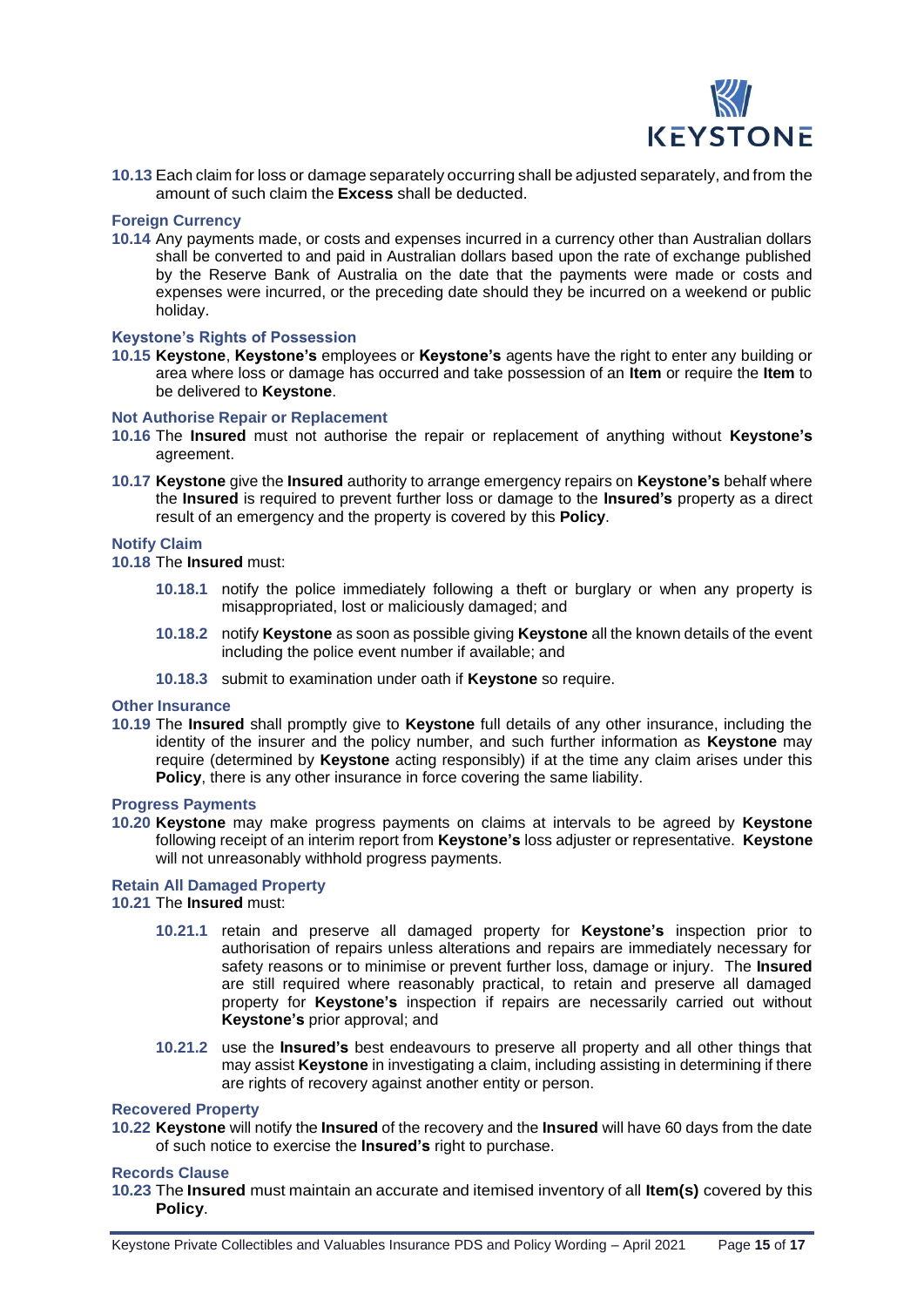

## **Recoveries**

- **10.24** Recoveries (whether effected by **Keystone** or by an **Insured**), less the cost of recovery, shall be distributed as follows:
	- **10.24.1** first, to the **Insured** for the amount of loss otherwise covered but in excess of the **Sum Insured**, less any applicable **Excess**; and
	- **10.24.2** second, to **Keystone** for the amount paid to the **Insured** for covered losses; and
	- **10.24.3** third, to the **Insured** for the applicable **Excess**.
- **10.25** The **Insured** will have the right of first refusal to purchase from **Keystone** any **Item** recovered for which the full value has been paid in settlement of a claim at the lesser of:
	- **10.25.1** the amount of the settled claim plus interest from the date of settlement at a relevant prevailing bank base rate plus loss adjustment and recovery expenses; or
	- **10.25.2** the fair market value at the time of recovery.

## <span id="page-15-0"></span>**11. Conditions**

## **Cancellation**

- **11.1 Keystone** may only cancel this **Policy** pursuant to the *Insurance Contracts Act 1984 (Cth).*
- **11.2** The **Insured** may cancel this **Policy** at any time by giving written notice to **Keystone**.
- **11.3 Keystone** may retain the pro rata proportion of the **Premium**. However, in the event of the notification of a claim which is covered under this **Policy**, or a notification pursuant to the *Insurance Contracts Act 1984 (Cth)* being given by an **Insured** prior to cancellation, the **Premium** shall be regarded as fully earned and may be retained by **Keystone**.

## **Consideration**

- **11.4** The cover provided by **Keystone** under this **Policy** is in consideration of the payment of the **Premium**.
- **11.5** The **Insured** must pay the **Premium** specified in the **Schedule** for the **Period of Insurance** to **Keystone** by the due date. The due date is on or before thirty (30) days after the inception date of the **Period of Insurance** or such other time that **Keystone** agrees in writing. If the **Insured** fails to pay the **Premium** by the due date, **Keystone** is entitled to cancel this **Policy** in accordance with the *Insurance Contracts Act 1984 (Cth)*.

#### **Construction and Interpretation**

- **11.6** Paragraph titles used in this **Policy** are included for descriptive purposes only and do not form part of this **Policy** for the purposes of its construction or interpretation.
- **11.7** Words denoting the singular include the plural and vice versa except where the context otherwise requires.

#### **Due Diligence**

**11.8** The **Insured** must exercise due diligence in doing all things to avoid or reduce any loss under this **Policy**.

#### **Endorsements**

**11.9** An **Endorsement** does not affect or increase the sum insured or weekly benefits or any other term, except to the extent specifically provided in the **Endorsement**. For the avoidance of doubt, each **Endorsement** is otherwise subject to all the terms of this **Policy**.

## **Enforceability**

**11.10** This **Policy** must have a **Schedule** attached to it which has been signed by an authorised officer of **Keystone** to be enforceable.

## **Fraud**

**11.11** The **Policy** may become void and the claim hereunder forfeited, or **Keystone's** liability in respect of such claim may be reduced, subject to the provisions of the *Insurance Contracts Act 1984*, if